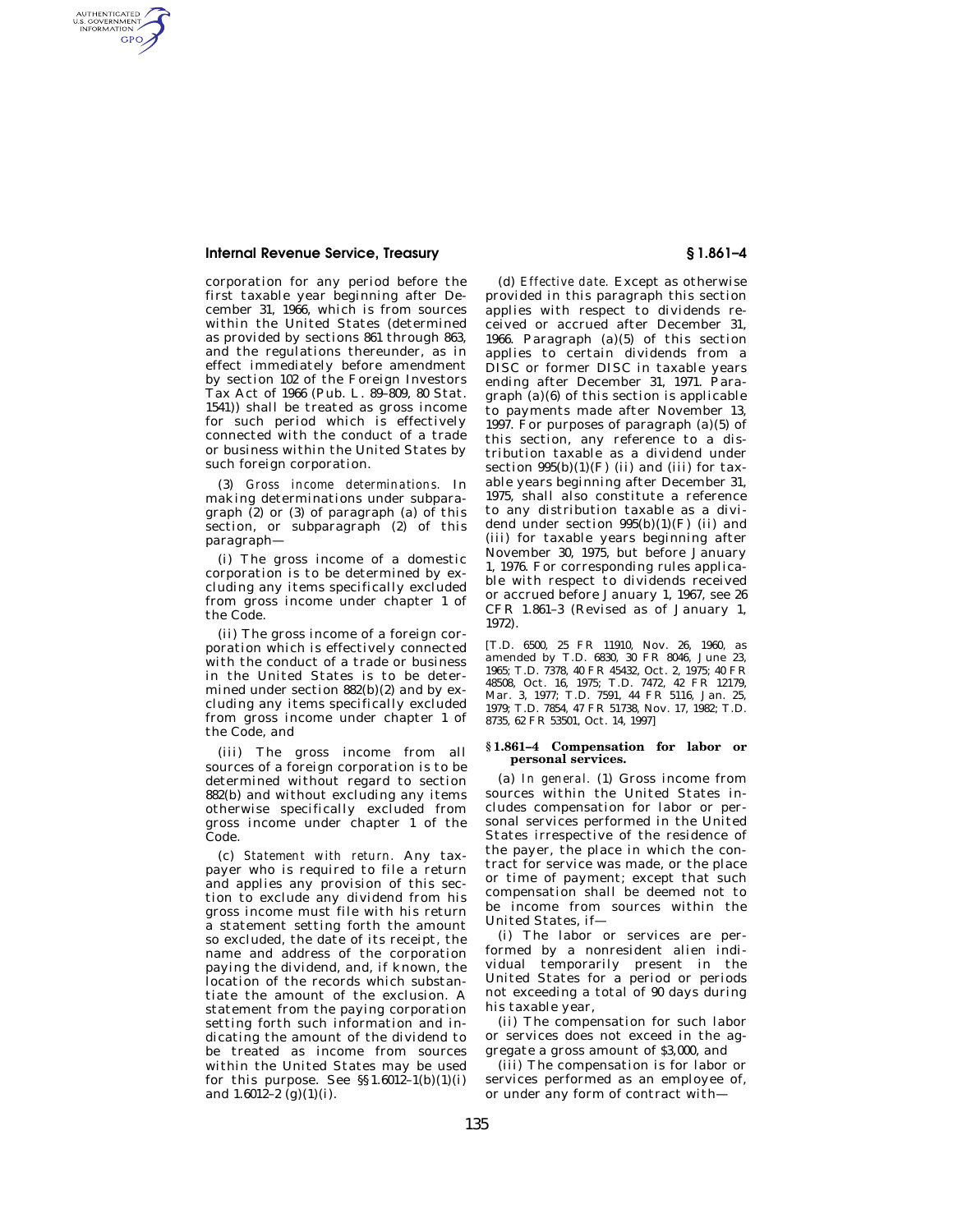(*a*) A nonresident alien individual, foreign partnership, or foreign corporation, not engaged in trade or business within the United States, or

(*b*) An individual who is a citizen or resident of the United States, a domestic partnership, or a domestic corporation, if such labor or services are performed for an office or place of business maintained in a foreign country or in a possession of the United States by such individual, partnership, or corporation.

(2) As a general rule, the term ''day'', as used in subparagraph  $(1)(i)$  of this paragraph, means a calendar day during any portion of which the nonresident alien individual is physically present in the United States.

(3) Solely for purposes of applying this paragraph, the nonresident alien individual, foreign partnership, or foreign corporation for which the nonresident alien individual is performing personal services in the United States shall not be considered to be engaged in trade or business in the United States by reason of the performance of such services by such individual.

(4) In determining for purposes of subparagraph  $(1)(ii)$  of this paragraph whether compensation received by the nonresident alien individual exceeds in the aggregate a gross amount of \$3,000, any amounts received by the individual from an employer as advances or reimbursements for travel expenses incurred on behalf of the employer shall be omitted from the compensation received by the individual, to the extent of expenses incurred, where he was required to account and did account to his employer for such expenses and has met the tests for such accounting provided in §1.162–17 and paragraph  $(e)(4)$ of §1.274–5. If advances or reimbursements exceed such expenses, the amount of the excess shall be included as compensation for personal services for purposes of such subparagraph. Pensions and retirement pay attributable to labor or personal services performed in the United States are not to be taken into account for purposes of subparagraph (1)(ii) of this paragraph. (5) For definition of the term ''United States'', when used in a geographical sense, see sections 638 and  $7701(a)(9)$ .

# **§ 1.861–4 26 CFR Ch. I (4–1–04 Edition)**

(b) *Amount includible in gross income—* (1) *Taxable years beginning after December 31, 1975.* (i) If a specific amount is paid for labor or personal services performed in the United States, that amount (if income from sources within the United States) shall be included in the gross income. If no accurate allocation or segregation of compensation for labor or personal services performed in the United States can be made, or when such labor or service is performed partly within and partly without the United States, the amount to be included in the gross income shall be determined on the basis that most correctly reflects the proper source of income under the facts and circumstances of the particular case. In many cases the facts and circumstances will be such that an apportionment on the time basis will be acceptable, that is, the amount to be included in gross income will be that amount which bears the same relation to the total compensation as the number of days of performance of the labor or services within the United States bears to the total number of days of performance of labor or services for which the payment is made. In other cases, the facts and circumstances will be such that another method of apportionment will be acceptable.

(ii) The application of this subparagraph may be illustrated by the following examples:

*Example 1.* B, a nonresident alien individual, was employed by M from March 1, 1976, to June 12, 1976, a total of 104 days, for which he received compensation in the amount of \$12,240. During that period B was present in the United States 59 days. Under his contract B was subject to call at all times by his employer and was in a payment status on a 7-day week basis. There was no specific agreement as to the amount of pay for services performed within the United States; moreover, he received his stipulated salary payments regardless of the number of days per week he actually performed services. Under these circumstances the amount of compensation to be included in gross income as income from sources within the United States will be \$6,943.85 (\$12,240×59/104).

*Example 2.* C, a citizen of the United States, was a resident of a foreign country during his entire taxable year. He is employed by  $\tilde{N}$ a domestic corporation, and paid a salary of \$17,600 per annum. Under his contract C is required to work only on a 5-day week basis,